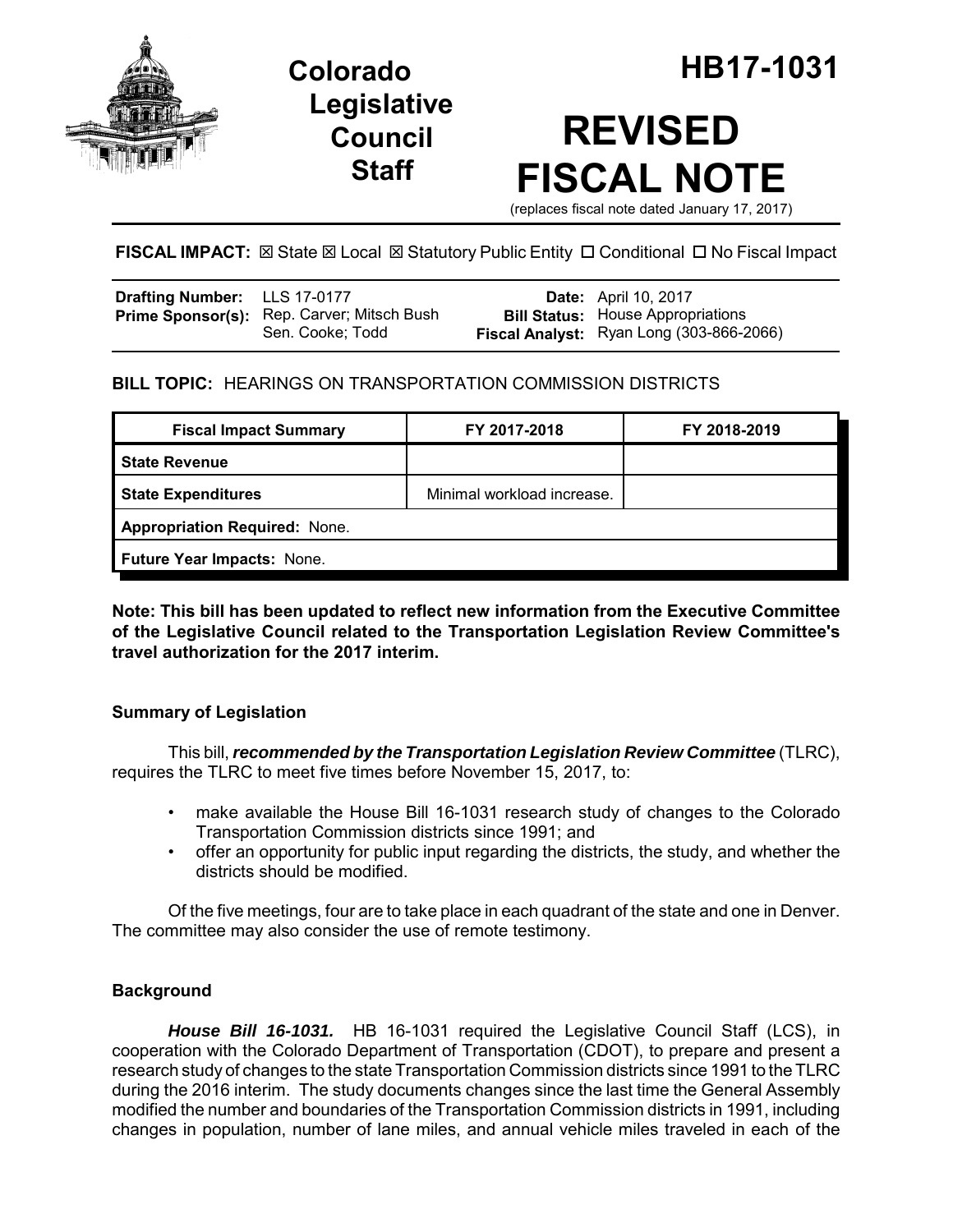commission districts. The study also takes into account existing county and municipal boundaries, regional transportation authorities, the Regional Transportation District, and transportation planning regions. The HB 16-1031 study is available under the Publications tab at leg.colorado.gov.

*Transportation Commission.* The Transportation Commission consists of 11 commissioners, appointed by the Governor and confirmed by the Senate, each representing a corresponding district whose boundaries are defined by statute. The districts that commission members represent have been expanded and redrawn several times over the 102 years the commission has existed. The 11 current districts were established in 1991 and are illustrated in Figure 1.



**Figure 1 Current Transportation Commission Districts**

Source: Colorado Department of Transportation

The Transportation Commission is generally responsible for:

- formulating general policy related to the management, construction, and maintenance of highways and other transportation systems;
- prescribing administrative practices for CDOT;
- making all orders, rules, and regulations necessary to carry out transportation programs;
- adopting budgets and programs; and
- making recommendations to CDOT, the Governor, and the General Assembly.

Commission members must reside in the districts they represent, and serve terms of four years. The commission must meet at least eight times per year, and the Governor, the commission chair, the Colorado Department of Transportation (CDOT) executive director, and a majority of the commission's members may call special meetings. Commission members receive \$75 per meeting, along with expenses.